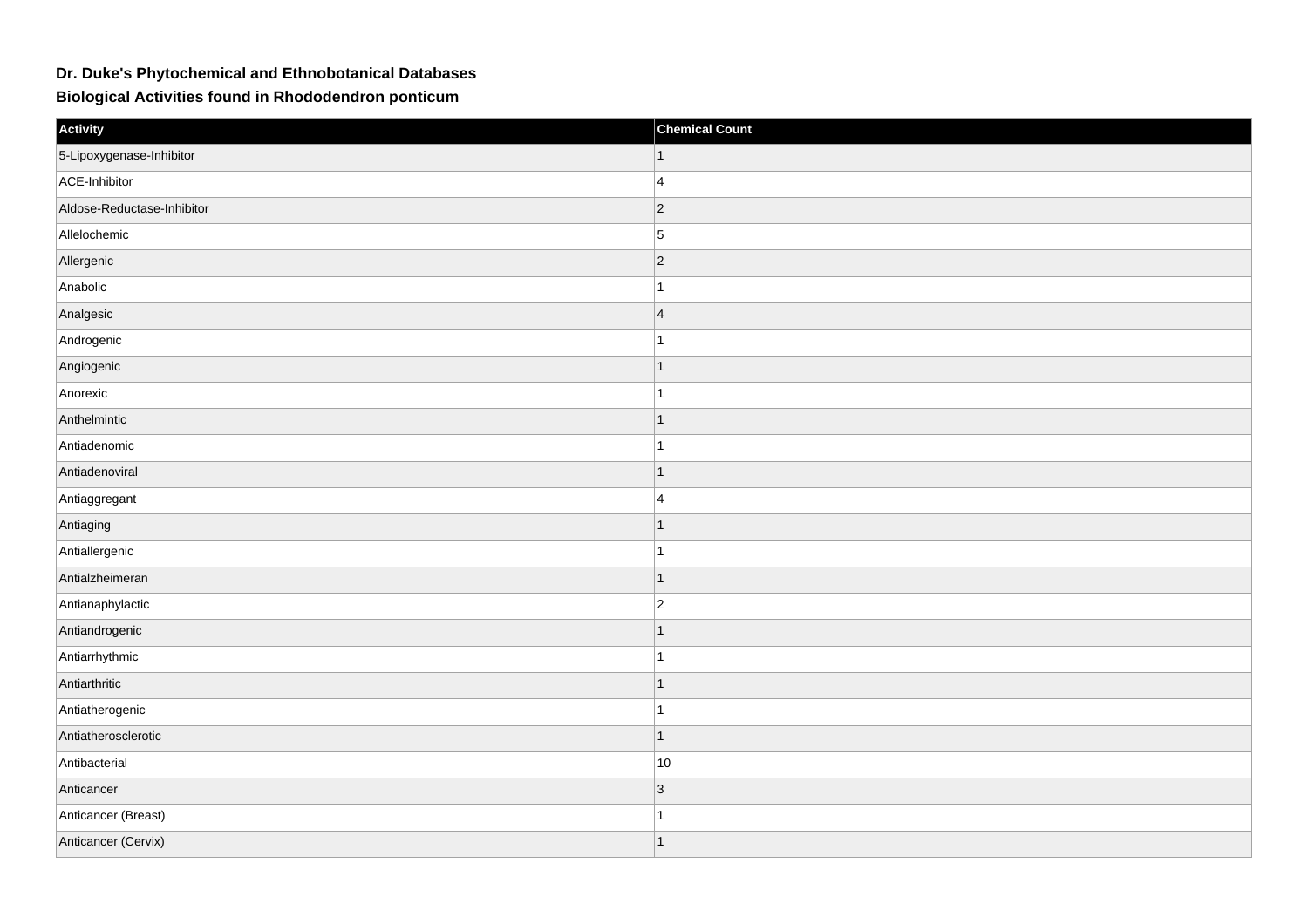| Activity                 | <b>Chemical Count</b> |
|--------------------------|-----------------------|
| Anticancer (Colon)       | $ 2\rangle$           |
| Anticancer (Forestomach) | $\overline{1}$        |
| Anticancer (Liver)       | 1                     |
| Anticancer (Lung)        | $\overline{1}$        |
| Anticancer (Skin)        | $\overline{1}$        |
| Anticarcinogenic         | $ 2\rangle$           |
| Anticarcinomic           | 1                     |
| Anticariogenic           | $ 2\rangle$           |
| Anticholestatic          | 1                     |
| Anticoagulant            | $\overline{1}$        |
| Anticomplement           | 1                     |
| Anticomplementary        | $ 2\rangle$           |
| Antidepressant           | 1                     |
| Antidiabetic             | $\overline{4}$        |
| Antidiarrheic            | 1                     |
| Antidysenteric           | $\mathbf{1}$          |
| AntiEBV                  | $\overline{4}$        |
| Antiedemic               | $\vert 5 \vert$       |
| Antielastase             | 1                     |
| Antiescherichic          | $ 2\rangle$           |
| Antiestrogenic           | 1                     |
| Antifeedant              | $\overline{4}$        |
| Antifertility            | 1                     |
| Antifibrosarcomic        | 1                     |
| Antiflu                  | 1                     |
| Antigastric              | 1                     |
| Antigenotoxic            | $\overline{1}$        |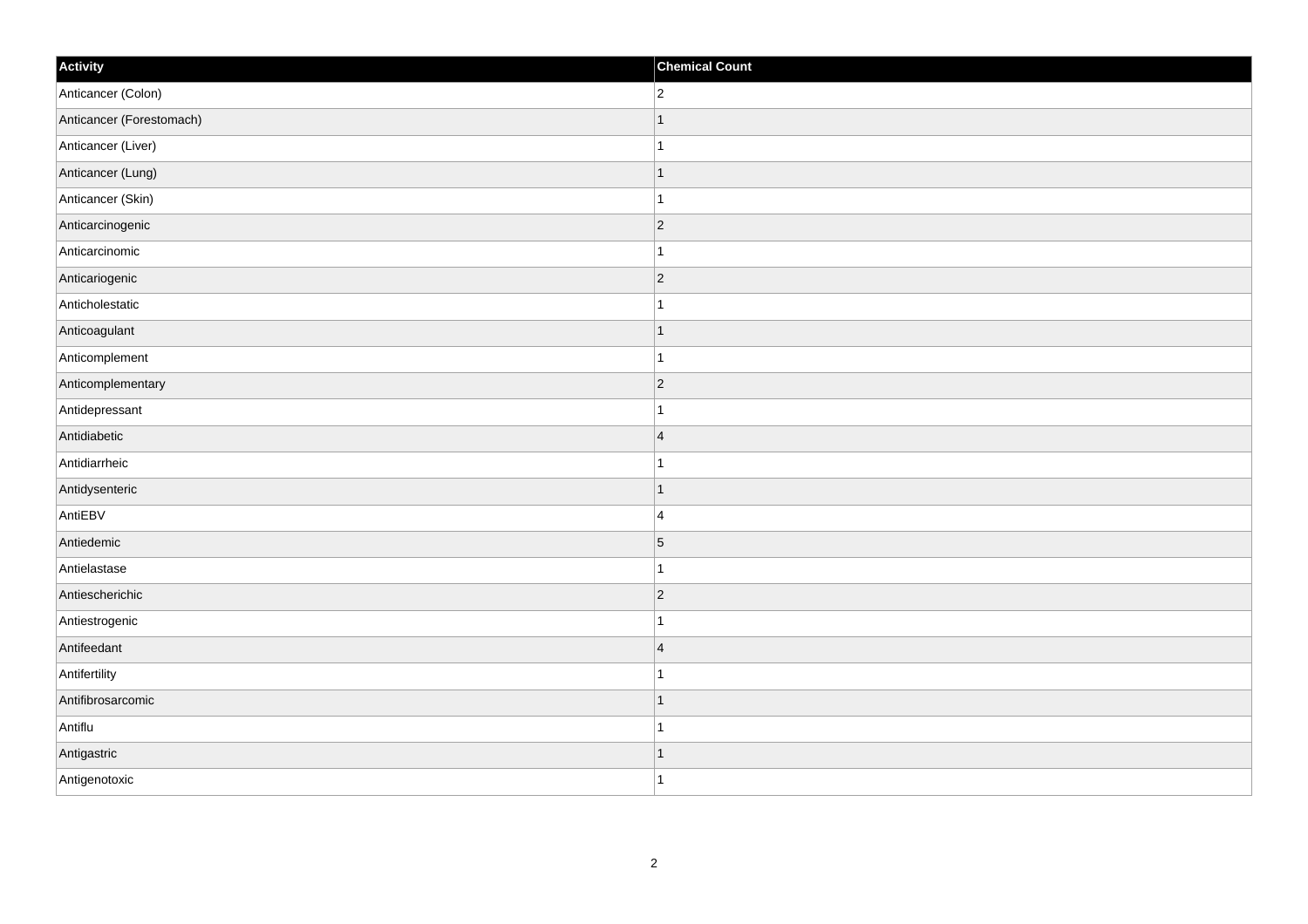| Activity                  | <b>Chemical Count</b>   |
|---------------------------|-------------------------|
| Antigingivitic            | $\vert$ 1               |
| Antigonadotrophic         | $\overline{2}$          |
| Antigonadotropic          | $ 2\rangle$             |
| Antihemolytic             | $\overline{c}$          |
| Antihepatitic             | $\overline{c}$          |
| Antihepatoadenomic        |                         |
| Antihepatotoxic           | $\overline{\mathbf{4}}$ |
| Antiherpetic              | $\overline{2}$          |
| Antihistaminic            | $\overline{4}$          |
| AntiHIV                   | $\bf 8$                 |
| Antihypercholesterolemic  | $\overline{2}$          |
| Antihyperglycemic         | $\overline{c}$          |
| Antihyperlipidemic        | $\vert$ 1               |
| Antihyperlipoproteinaemic | $\mathbf{1}$            |
| Antihypertensive          | $\mathbf 1$             |
| Antihyperthyroid          | $\overline{2}$          |
| Antiinflammatory          | 10                      |
| AntiLegionella            | $\overline{c}$          |
| Antileishmanic            | $\vert$ 1               |
| Antileukemic              | $\overline{5}$          |
| Antileukotriene           | 3                       |
| Antilipolytic             | $\mathbf{1}$            |
| Antilipoperoxidant        | $ 2\rangle$             |
| Antilymphomic             | $\overline{c}$          |
| Antimalarial              | $\mathbf{1}$            |
| Antimelanogenic           | $\overline{3}$          |
| Antimetastatic            | $\mathbf 1$             |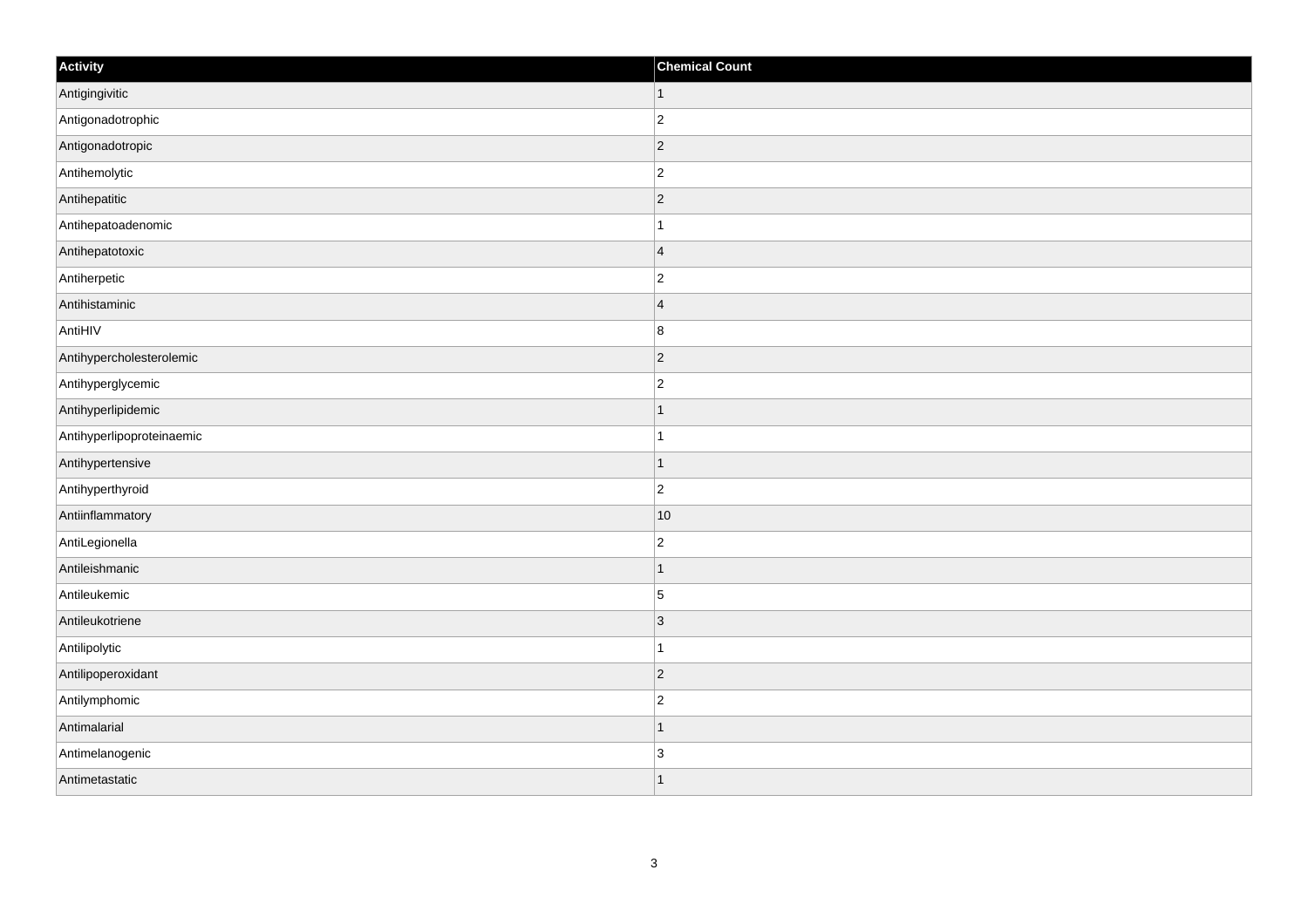| Activity            | <b>Chemical Count</b> |
|---------------------|-----------------------|
| Antimutagenic       | $ 11\rangle$          |
| Antinephritic       | $ 2\rangle$           |
| Antinitrosaminic    | $\vert$ 2             |
| Antinociceptive     | $ 2\rangle$           |
| Antiobesity?        | $\vert$ 1             |
| Antiophidic         | $ 3\rangle$           |
| Antioxidant         | 13                    |
| Antiperiodontic     | $\mathbf{1}$          |
| Antiperoxidant      | $\overline{6}$        |
| Antiplaque          | $\vert$ 1             |
| Antiplasmodial      | $\vert$ 1             |
| Antipolio           | $\mathbf{1}$          |
| Antiprogestational  | $\mathbf{1}$          |
| Antiproliferant     | $\vert$ 1             |
| Antiproliferative   | $ 2\rangle$           |
| Antiprostaglandin   | <sub>3</sub>          |
| Antiprostatadenomic | $\vert$ 1             |
| Antiprostatitic     | $\vert$ 1             |
| Antipyretic         | $\vert$ 1             |
| Antiradicular       | $\vert 4 \vert$       |
| Antirenitic         | $\mathbf{1}$          |
| Antiseptic          | $\vert 4$             |
| Antispasmodic       | $\mathbf{1}$          |
| Antistaphylococcic  | $\vert$ 2             |
| Antistomatitic      | $\vert$ 1             |
| Antistreptococcic   | $\vert$ 1             |
| Antisunburn         | $ 2\rangle$           |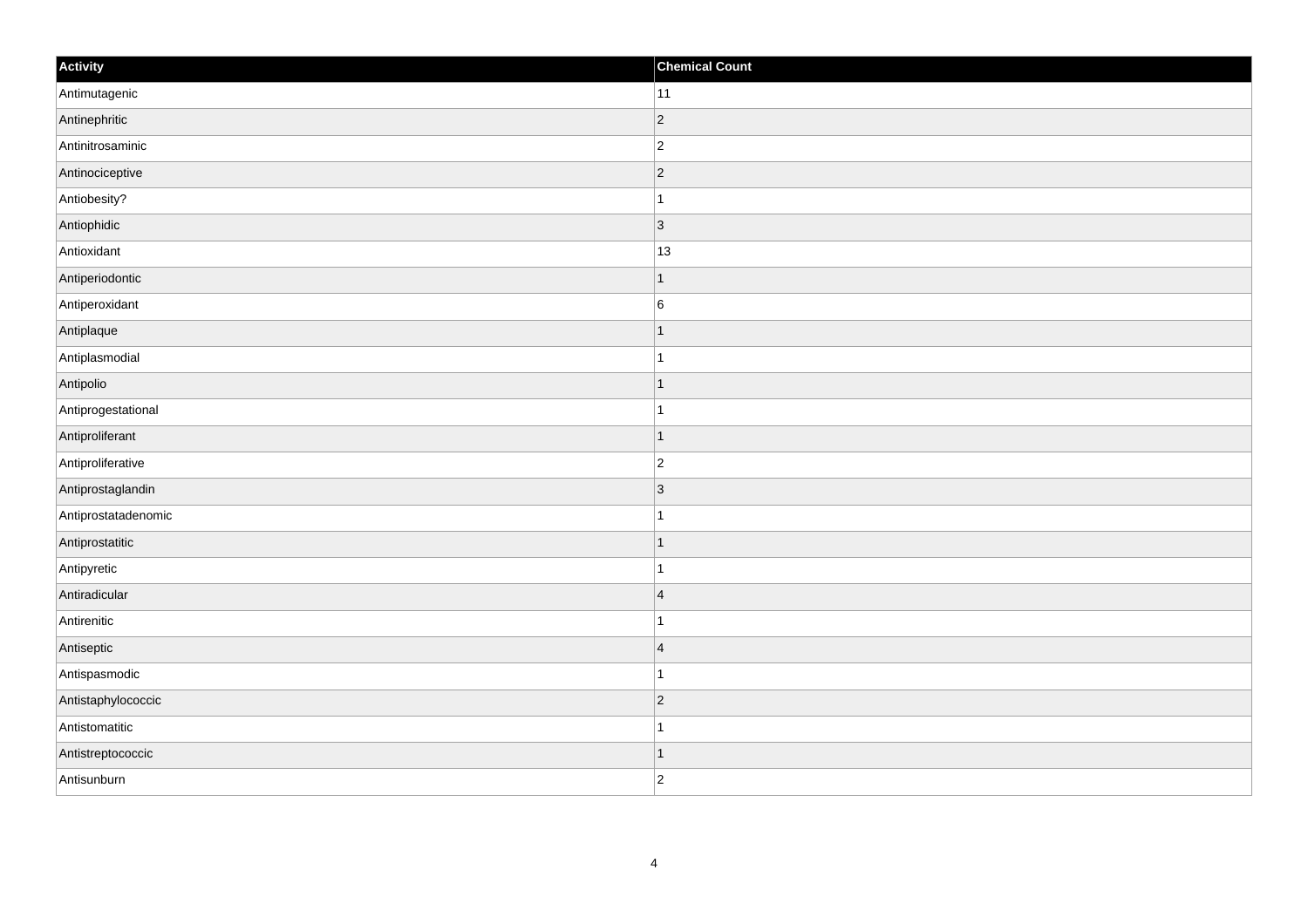| Activity                | <b>Chemical Count</b> |
|-------------------------|-----------------------|
| AntiTGF-beta            | $\vert$ 1             |
| Antithiamin             | $\mathbf{1}$          |
| Antithromboxane         | 1                     |
| Antithyroid             | $\overline{c}$        |
| Antithyrotoxic          |                       |
| Antitrypanosomic        |                       |
| Antitumor               | $\vert 5 \vert$       |
| Antitumor (brain)       | $\overline{1}$        |
| Antitumor (Breast)      | 3                     |
| Antitumor (Cervix)      | $\overline{c}$        |
| Antitumor (Colon)       | $\overline{2}$        |
| Antitumor (Forestomach) |                       |
| Antitumor (Liver)       | $\vert$ 1             |
| Antitumor (Lung)        | $\overline{c}$        |
| Antitumor (Ovary)       | 1                     |
| Antitumor (Skin)        | $ 2\rangle$           |
| Antitumor (Stomach)     | $\overline{2}$        |
| Antitumor-Promoter      | $\overline{4}$        |
| Antitussive             | $\vert$ 1             |
| Antiulcer               | $\overline{5}$        |
| Antiulcerogenic         | $\mathbf 1$           |
| Antivaccinia            | $\mathbf{1}$          |
| Antiviral               | 8                     |
| Anxiolytic              | $\mathbf 1$           |
| Apoptotic               | $ 2\rangle$           |
| Aromatase-Inhibitor     | 1                     |
| Artemicide              | $ 2\rangle$           |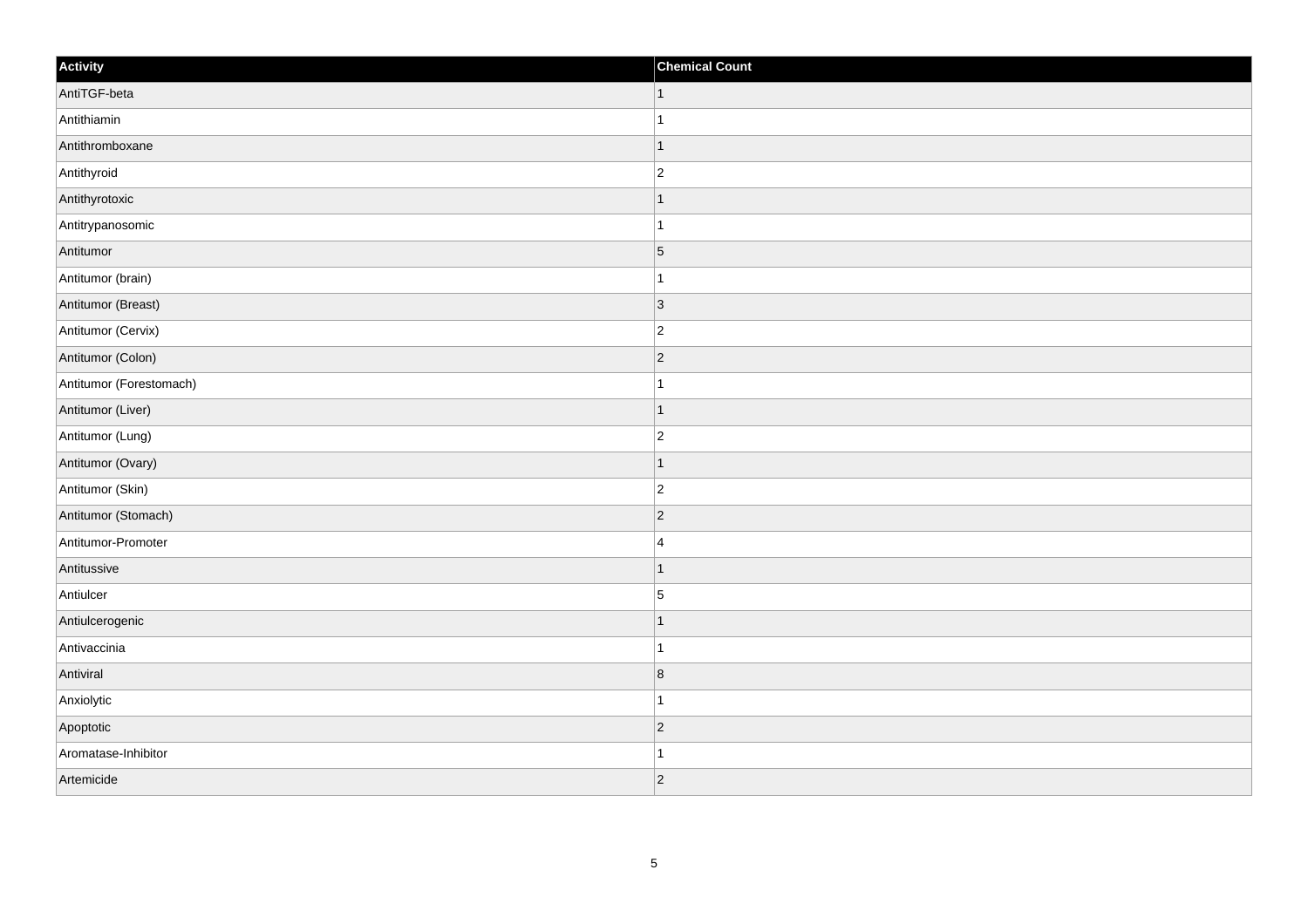| Activity                         | <b>Chemical Count</b> |
|----------------------------------|-----------------------|
| Autotoxic                        | $\mathbf{1}$          |
| Bactericide                      |                       |
| Beta-Adrenergic Receptor Blocker | 3                     |
| Beta-Blocker                     |                       |
| Beta-Glucuronidase-Inhibitor     |                       |
| Calcium-Antagonist               |                       |
| cAMP-Phosphodiesterase-Inhibitor |                       |
| Cancer-Preventive                | 9                     |
| Candidicide                      | $\overline{4}$        |
| Carcinogenic                     | $\vert$ 2             |
| Cardioprotective                 | $\overline{2}$        |
| Cardiotonic                      | 4                     |
| Caspase-8-Inducer                |                       |
| Chelator                         |                       |
| Chemopreventive                  | $\overline{2}$        |
| Cholagogue                       | $\vert$ 2             |
| Choleretic                       | $\overline{3}$        |
| Choline-Sparing                  | $\vert$ 2             |
| Clastogenic                      | $\overline{c}$        |
| <b>CNS-Active</b>                | $\overline{2}$        |
| CNS-Depressant                   |                       |
| <b>CNS-Stimulant</b>             |                       |
| Co-carcinogenic                  |                       |
| Collagen-Sparing                 | $\vert$ 2             |
| COMP-Inhibitor                   | $\overline{c}$        |
| COX-1-Inhibitor                  |                       |
| COX-2-Inhibitor                  | 3                     |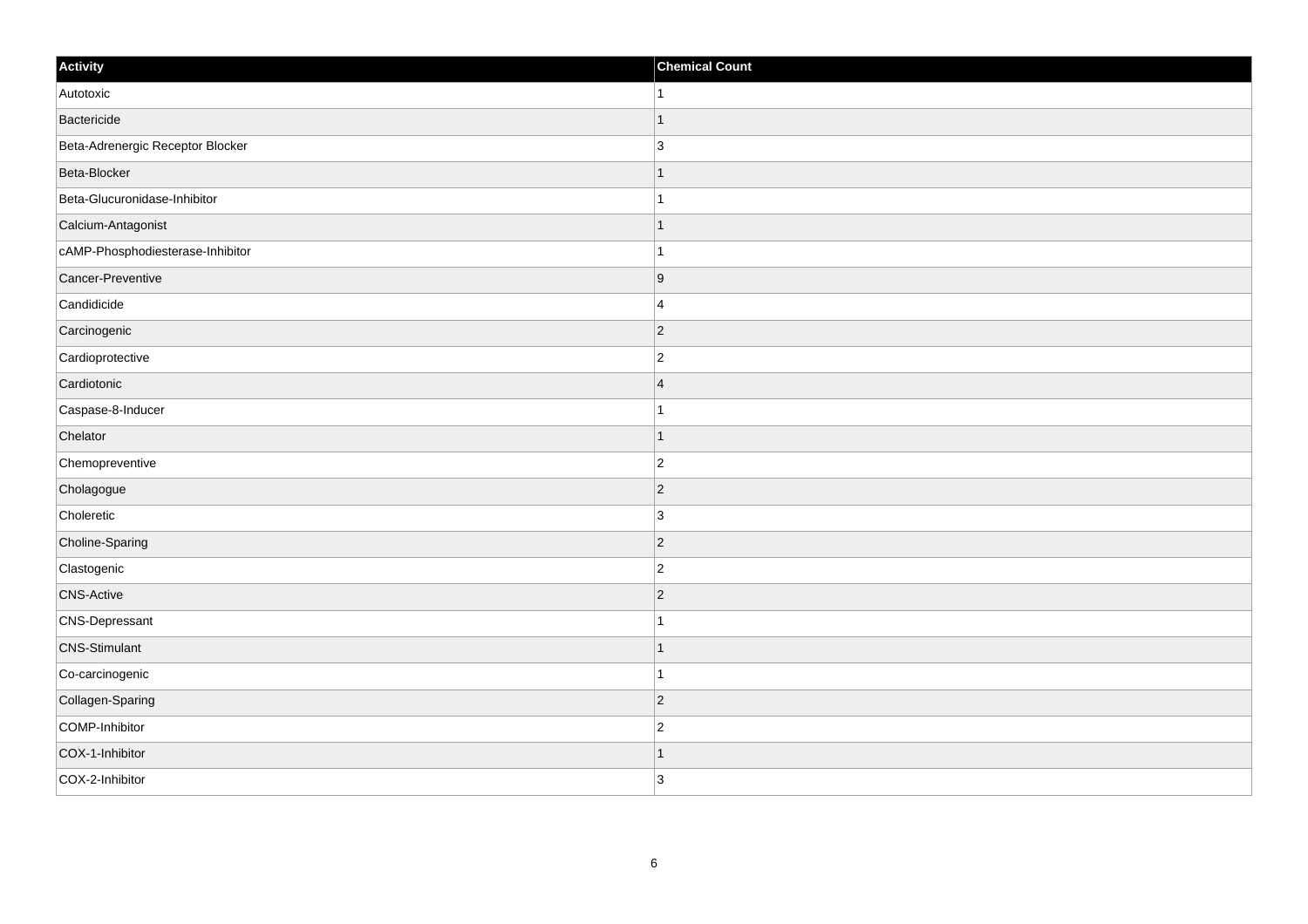| Activity                       | <b>Chemical Count</b> |
|--------------------------------|-----------------------|
| Cyclooxygenase-Inhibitor       | $\overline{3}$        |
| Cytoprotective                 |                       |
| Cytotoxic                      | $6\phantom{.}6$       |
| Dermatitigenic                 | $\mathbf 1$           |
| Diuretic                       | $6\phantom{.}6$       |
| <b>DNA-Active</b>              |                       |
| <b>DNA-Protective</b>          | 1                     |
| Elastase-Inhibitor             | $\mathbf{1}$          |
| Estrogenic                     | $\mathbf 1$           |
| Febrifuge                      | 1                     |
| Fungicide                      | $\overline{2}$        |
| Gastroprotective               |                       |
| Glucosyl-Transferase-Inhibitor | $\mathbf 1$           |
| Gonadotrophic                  | $\mathbf{1}$          |
| Hemostat                       | $\mathbf 1$           |
| Hepatocarcinogenic             | $\mathbf{1}$          |
| Hepatoprotective               | $\overline{7}$        |
| Hepatotropic                   | $\overline{c}$        |
| Histamine-Inhibitor            | $ 2\rangle$           |
| Hypocholesterolemic            | $\overline{3}$        |
| Hypoglycemic                   | 6                     |
| Hypolipidemic                  | $\mathbf{1}$          |
| Hypotensive                    | $\overline{2}$        |
| Immunomodulator                | $\overline{1}$        |
| Immunostimulant                | $\overline{4}$        |
| Immunosuppressant              | 1                     |
| Insectifuge                    | 3                     |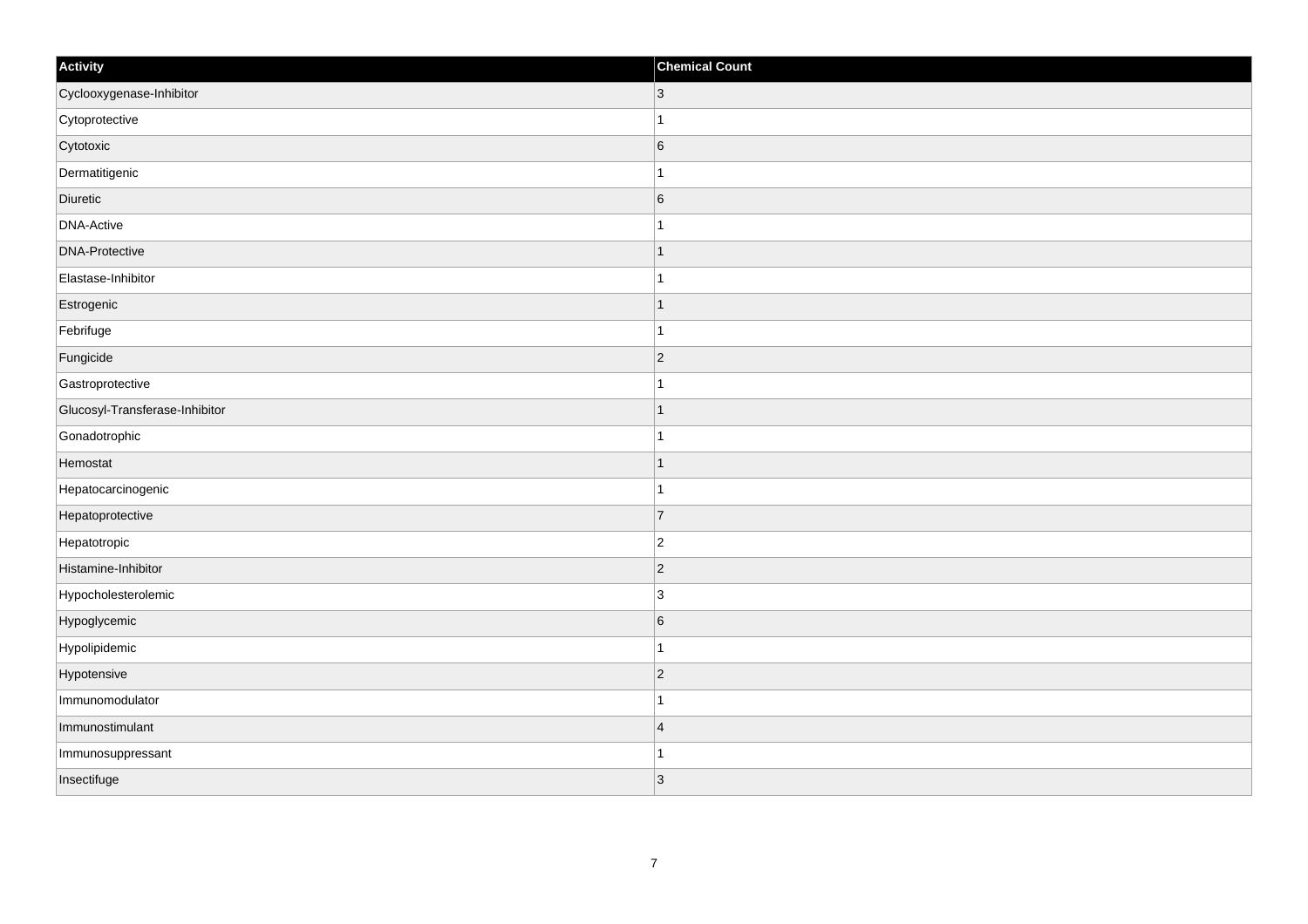| Activity                          | <b>Chemical Count</b> |
|-----------------------------------|-----------------------|
| Insulin-Sparing                   | $\mathbf{1}$          |
| Insulinogenic                     | $\vert$ 2             |
| Interferonogenic                  | 1                     |
| Interleukin-1-alpha-Inhibitor     | $\mathbf{1}$          |
| Interleukin-6-mRNA-Inhibitor      | $\mathbf{1}$          |
| Juvabional                        | $\mathbf{1}$          |
| Larvistat                         | $ 2\rangle$           |
| Leucocytogenic                    | $\mathbf{1}$          |
| Leukotriene-Inhibitor             | $\vert$ 2             |
| Lipoxygenase-1-Inhibitor          | $\vert$ 1             |
| Lipoxygenase-Inhibitor            | 9                     |
| Lyase-Inhibitor                   | $\mathbf{1}$          |
| MAO-Inhibitor                     | $\mathbf{1}$          |
| Metal-Chelator                    | $ 2\rangle$           |
| MMP-9-Inhibitor                   | $\mathbf{1}$          |
| Mutagenic                         | $\mathbf{1}$          |
| Mycoplasmistat                    | $\mathbf{1}$          |
| Neuroprotective                   | $\mathbf{1}$          |
| NO-Genic                          | $\mathbf{1}$          |
| NO-Inhibitor                      | $\overline{2}$        |
| Ornithine-Decarboxylase-Inhibitor | 4                     |
| Oviposition-Stimulant             | $\mathbf{1}$          |
| Oxidase-Inhibitor                 | $\mathbf{1}$          |
| Pancreatogenic                    | $\vert$ 2             |
| Peroxynitrite-Scavenger           | $\mathbf{1}$          |
| Pesticide                         | 10                    |
| Phagocytotic                      | $\vert$ 1             |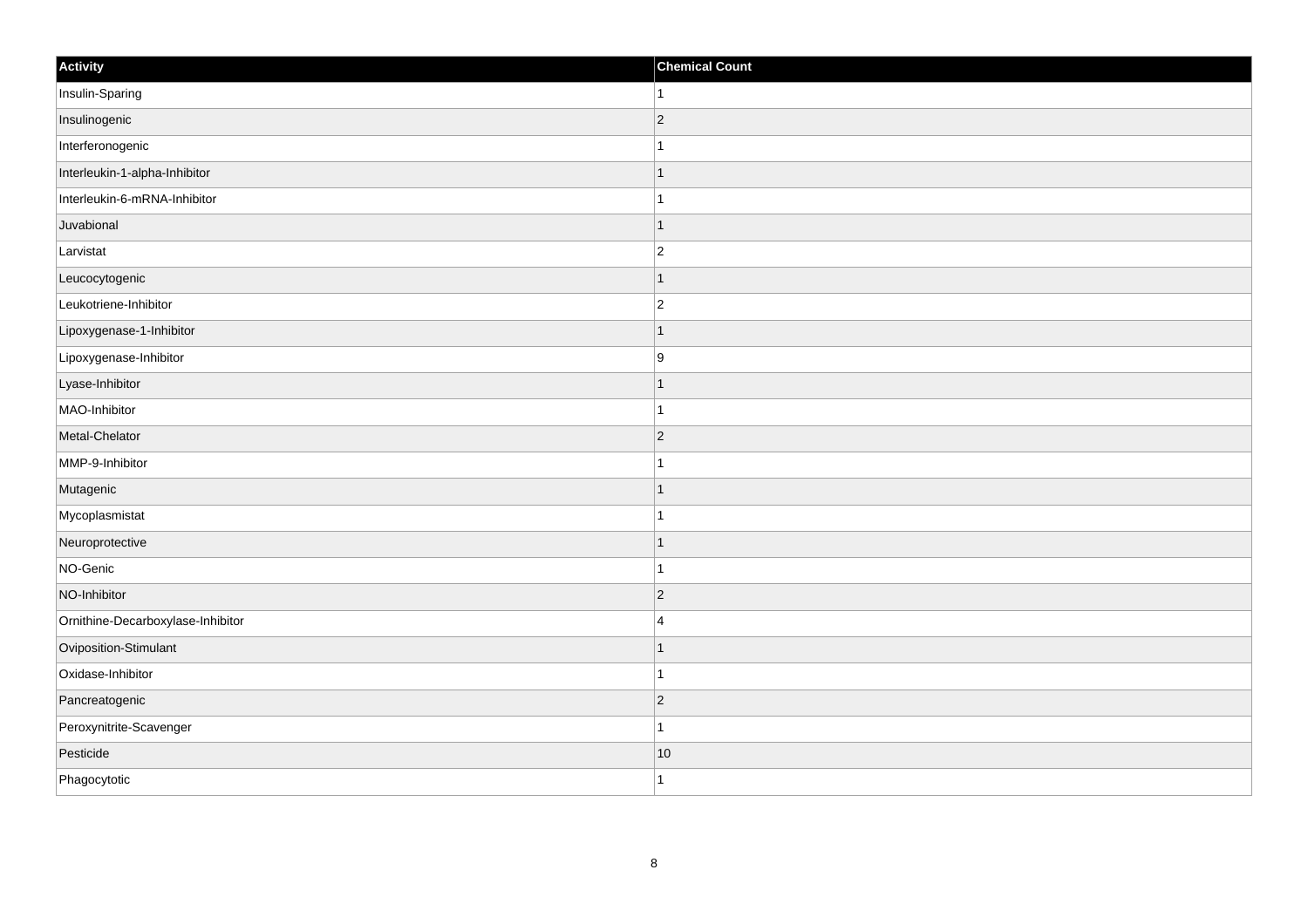| Activity                        | <b>Chemical Count</b> |
|---------------------------------|-----------------------|
| Pigment                         | $ 2\rangle$           |
| Piscicide                       |                       |
| Potassium-Sparing               |                       |
| Prooxidant                      |                       |
| Propecic                        |                       |
| Prostaglandigenic               |                       |
| Protease-Inhibitor              | $\mathbf{1}$          |
| Protisticide                    | $\mathbf{1}$          |
| Psychotropic                    |                       |
| Quinone-Reductase-Inducer       | $\overline{2}$        |
| Reverse-Transcriptase-Inhibitor |                       |
| Sedative                        |                       |
| Sodium-Sparing                  | $\mathbf 1$           |
| Spermicide                      | $\mathbf 1$           |
| Sunscreen                       | $ 2\rangle$           |
| Sweetener                       | $\mathbf{1}$          |
| TNF-alpha-Inhibitor             |                       |
| TOPO-2-Inhibitor                |                       |
| Topoisomerase-I-Inhibitor       | $\mathbf 1$           |
| Topoisomerase-II-Inhibitor      | 1                     |
| Trypanocide                     | $\mathbf 1$           |
| Tumorigenic                     | 1                     |
| Tyrosinase-Inhibitor            | 1                     |
| Tyrosine-Kinase-Inhibitor       | 1                     |
| Ubiquiot                        |                       |
| Ulcerogenic                     |                       |
| Urinary-Antiseptic              | 1                     |